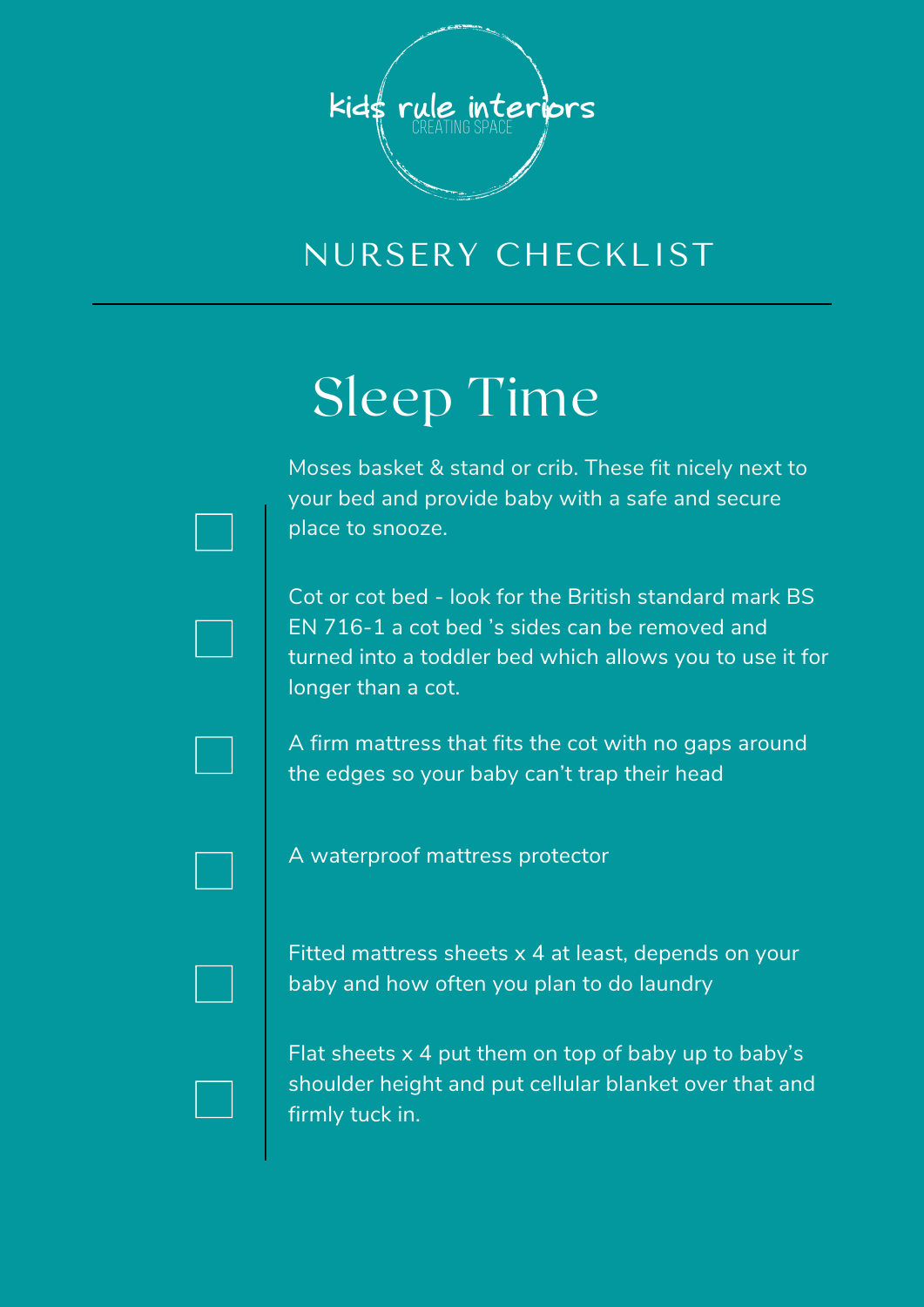## Sleep Time contd.

Cellular blankets x 2 or more but you'll need different sizes for crib, cot or cot bed.

Baby sleeping bags x 2 as an alternative to the top sheet and blanket as some babies kick these off really easily.

Night light or gro clock. More for you not to stub your toe in the middle of the night than for baby who won't develop a fear of the dark for a year (if ever). These days there are many available, some are part of the baby monitor, or have white noise or music.

Baby monitor I loved being able to see my baby all safe and cosy in his cot and it helped me to get more sleep as I could see what the noises he woke me with were for. There are so many different ones on the market, the right one is out there for you.

Blackout blind or curtain to keep the sun out during daytime naps and early summer mornings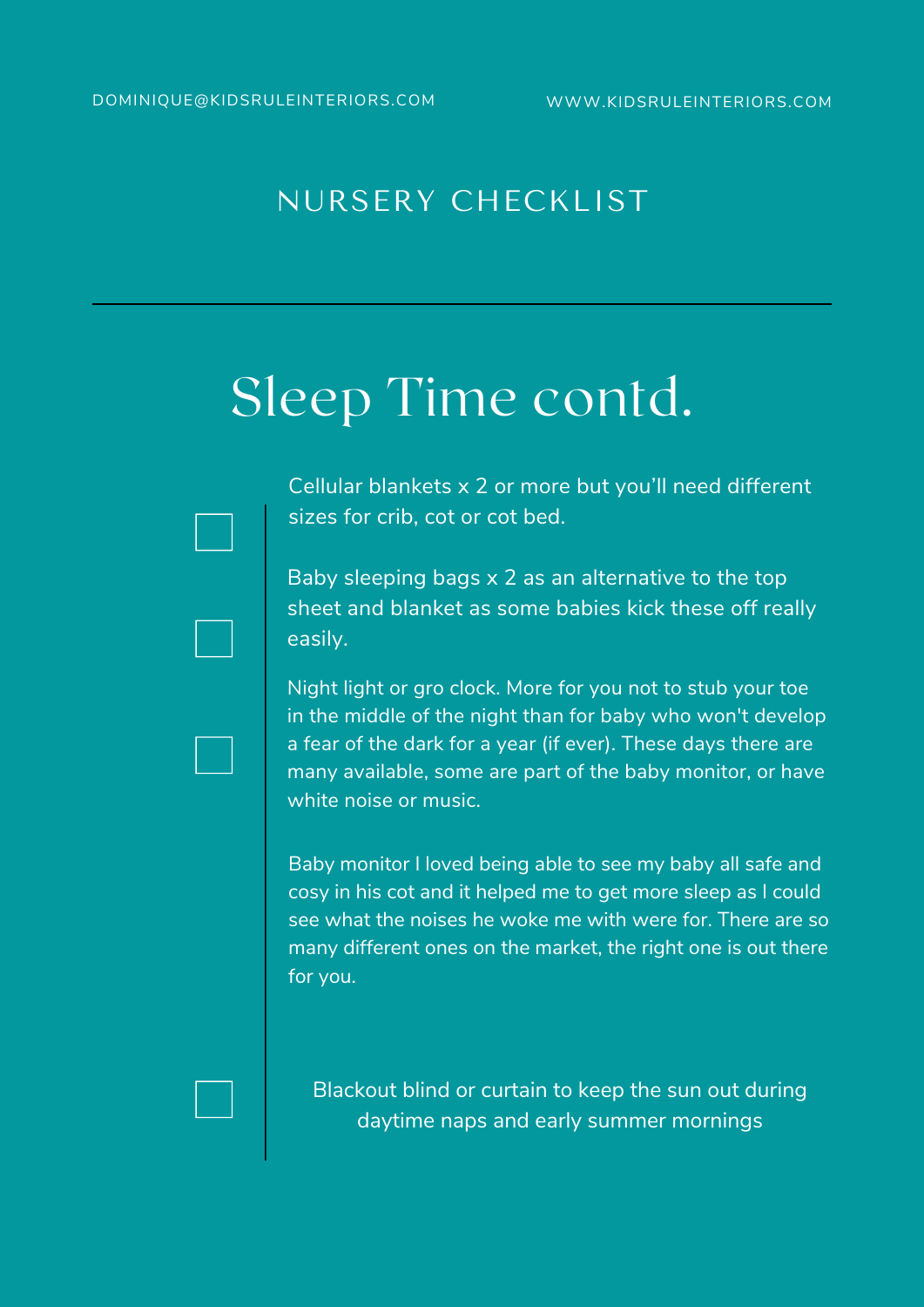# Baby Changing

Make a baby changing station top of drawers, cot top changer, special changing table or unit

Changing mat to keep it all sanitary!

Nappy disposal bin some people think this is a waste of space and money, but for me it was essential! It really kept the smell at bay.

A hanging toy or mobile over the changing table helps to keep baby's attention and helps make nappy changing time more fun for everyone

Storage for nappies, wipes, creams, fresh clothes - all the bits you might need as you can't leave a baby on a changing table to get something from across the room. This is where baskets and little boxes come into their own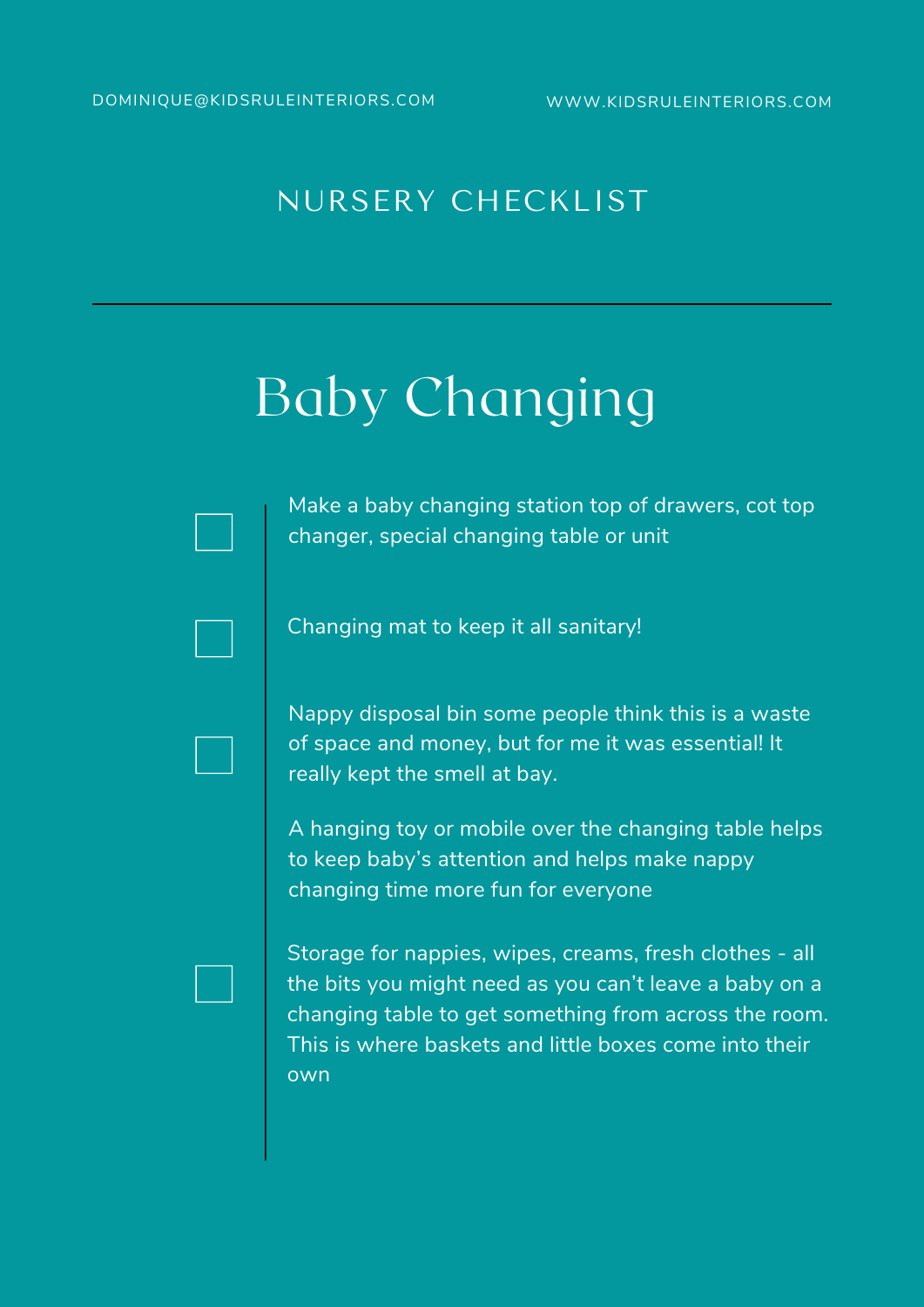## Getting Dressed

Wardrobe some might argue against the need for a wardrobe but I found it very useful, all the spare nappies and muslin squares and clothes and wipes were stored in it and we still have the same wardrobe for him now

Chest of drawers for all the clothes, linens, blankets and muslins you will accumulate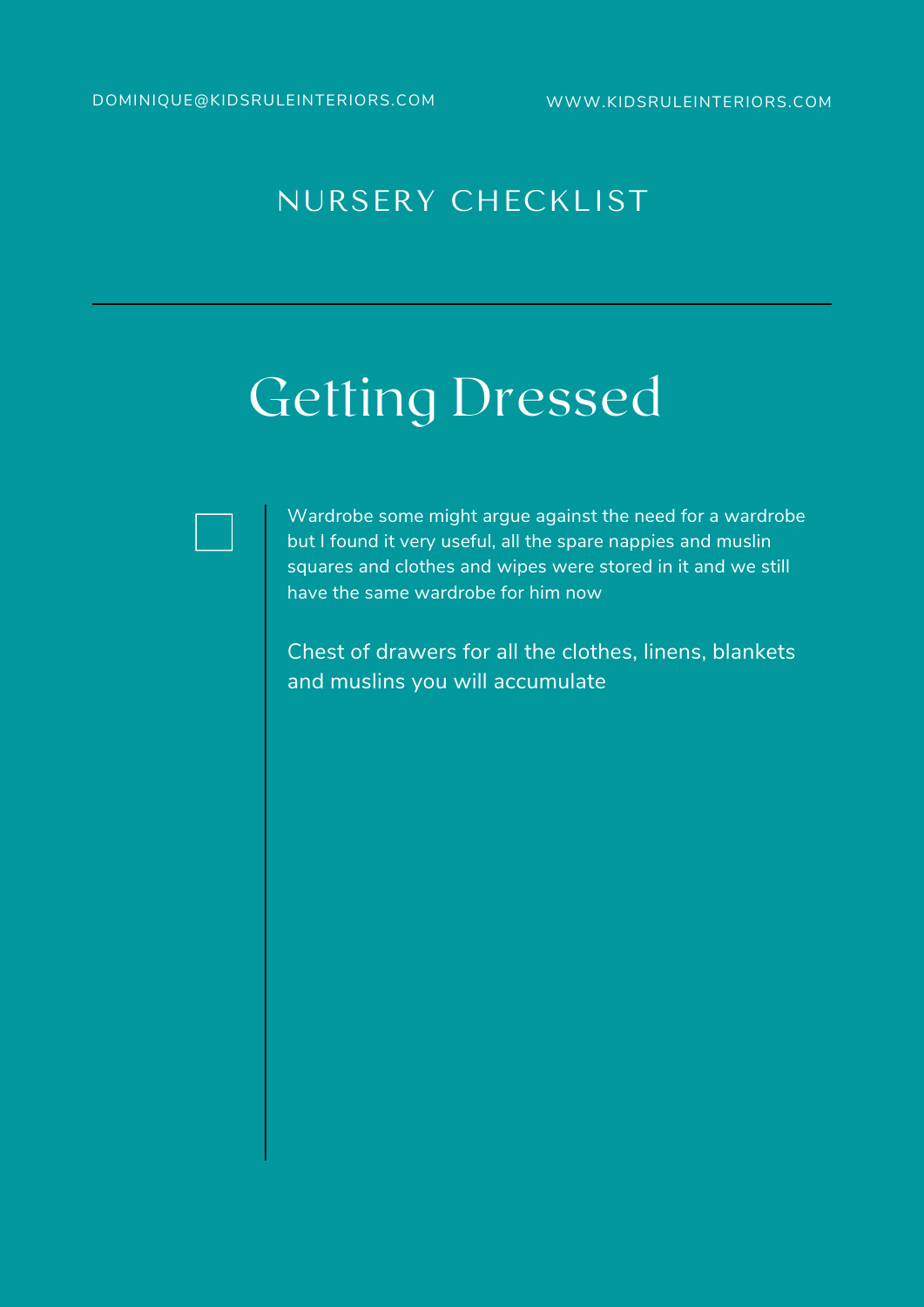### For mama

A comfy chair to make night time feeds much easier and to have cosy story time. This could be a rocking chair, armchair. Think about the height of the arms of the chair as this can affect your breastfeeding position. I'd highly recommend a breastfeeding doughnut style cushion too.

A side table within reach of the chair for your phone, drink, medicine, book and anything else you might need while breastfeeding. Mine would feed for an hour and I couldn't move so be prepared!

Storage to organise everything from clothing, to toys, little knickknacks you inevitably are given, extra nappies and wipes. I love the versatility of boxes and baskets on shelves as they can be used for everything from muslins to train tracks to nappies to dirty laundry. And most importantly they are easy to rummage through one-handed whilst your are holding your bundle of joy.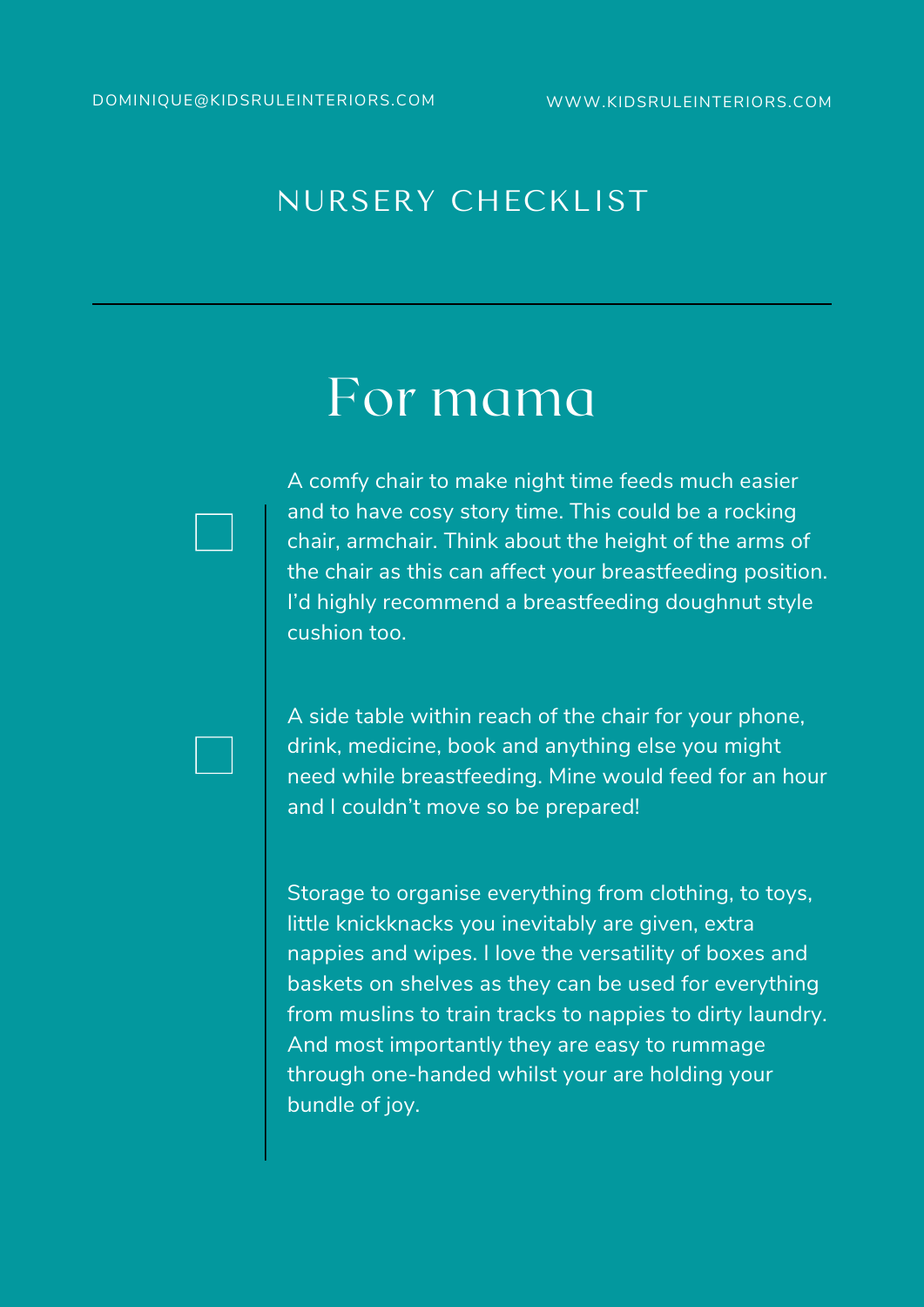### For Mama Contd.

Photo frames for all the cute firsts

Artwork and styling so that you are happy to spend time in there. Colourful artwork also helps baby's developing vision and curiosity. Photos and art on the wall, rugs, cushions all pulled together to make an inviting cosy room will help keep you calm and centred and baby interested.